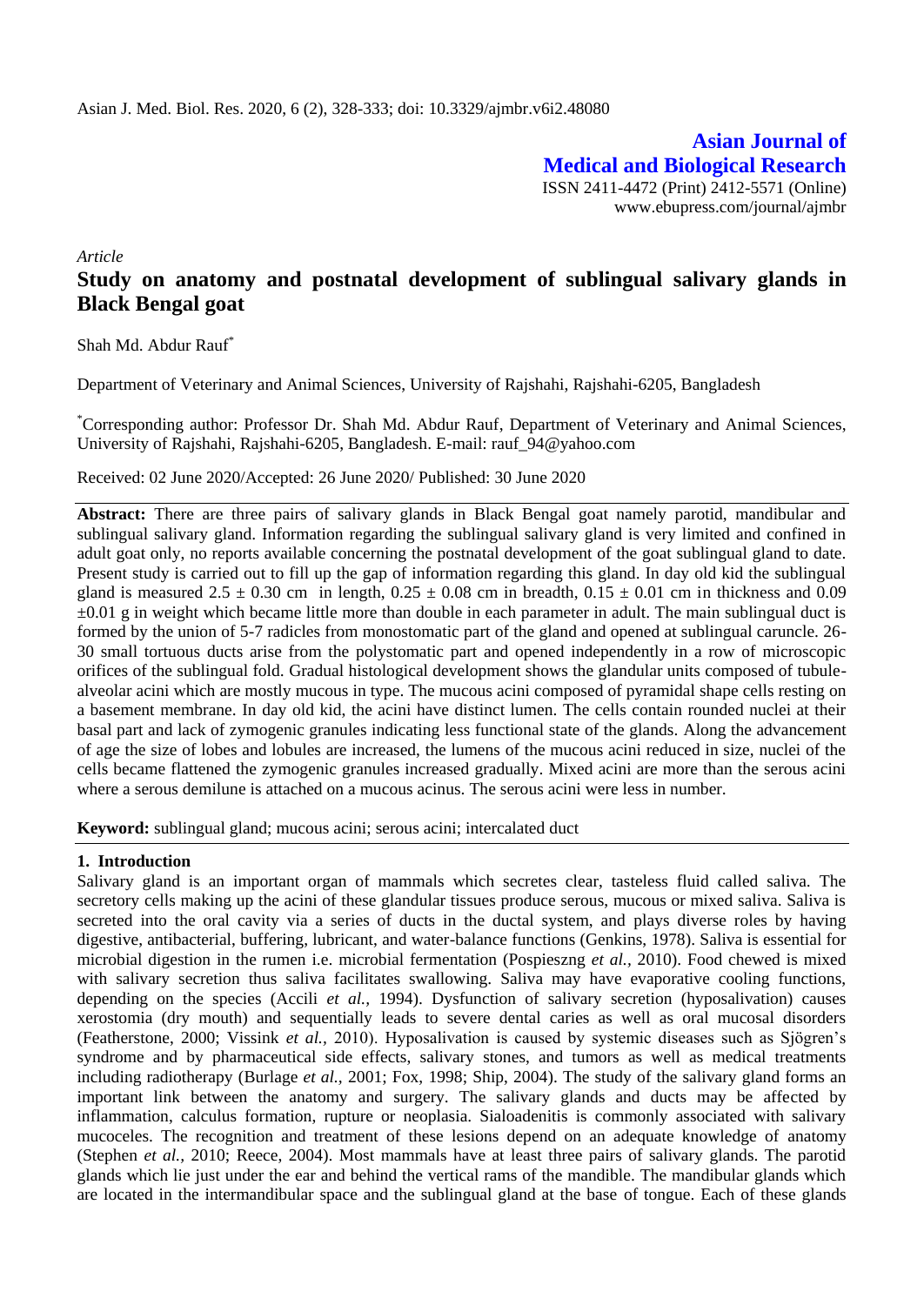drains into a main duct that has a single opening into the mouth. There are three pairs of salivary glands in Black Bengal goat (the native breed of goat which is famous for quality meat, hides and high prolificacy) namely parotid, mandibular and sublingual salivary gland (Islam, 1981; Rauf *et al.,* 2004). Information regarding the sublingual salivary gland is very limited and confined in adult goat only. Although considerable attention has been directed towards the development of the gland in carnivores and rodents, there have been no reports concerning the postnatal development of the goat sublingual gland to date. The cat submandibular gland is incompletely differentiated at birth (Takagi, 1925) where as in the mouse, rat and hamster acini are not present at birth and glandular development is not completed until the animals attain maturity (Jacoby, 1959; Jacoby and Leeson, 1959; Dvorak, 1969; Yamashina and Barka, 1972; Devi and Jacoby, 1966).

Present study is carried out to investigate the anatomy, histology and postnatal development of sublingual salivary gland of Black Bengal goat for academic interest and to fill up the gap of information regarding the gland.

## **2. Materials and Methods**

The study was conducted at the Department of Veterinary and Animal Sciences, University of Rajshahi. Fifteen Black Bengal goats of different ages and sexes were used for the gross and microscopic study. Goats consisted of three age groups such as kids of day old  $(n=5)$ , 6 months old  $(n=5)$  and 2 years old  $(n=5)$ . The goats were killed under anesthesia using 2% lignocaine hydrochloride and 0.9% saline was injected through the common carotid artery to flash the blood vessels. Then the goats were preserved by injecting the fixing solution containing 10% formalin, 1% phenol and 0.05% glycerin in distilled water. After 24 hours of preservation latex were injected through common carotid artery, then dissections were carried out. Muscles were removed from the cranial part of the mandible by reflecting the skin. Finally, the mandibles were broken gently with bone cutter to expose the sublingual salivary glands. The topography, shape, color, morphometry and weights were recorded. Measuring scale and electric balance were used to measure the length and weight of the glands, respectively. Dissecting microscope and magnifying glass were used to study the finer branches of blood vessels and duct system. For microscopic studies fresh glandular tissue from 15 goats were collected. The tissue samples were processed following standard procedure for histologic studies (Golbar *et al.,* 2013). In brief, the tissues were dehydrated through ascending grades of alcohol, cleared by three changes in xylene then embedded in paraffin. The paraffin embedded tissues were sectioned at 5 µm in thickness by using a semi-automatic rotary microtome (Mosbi<sup>TM</sup>, China), routinely stained with Mayer's hematoxylin and Eosin (H&E) and examined under a light microscope. The images of the tissue sections were grabbed by using a photographic microscope system.

## **3. Results**

Sublingual salivary gland is the smallest among three pairs of salivary glands of goat. It is situated beneath the mucous membrane of the mouth between the lower part of the tongue and the mylohyoid muscle. The gland extends from a little behind the symphysis mandibulae upto the second or third lower cheek tooth. It is elongated flattened with nearly rounded ends. The caudal part of the gland is wider and become narrower gradually toward the cranial end. The gland has two surfaces and two borders. The lateral surface is flat and related to the mylohyoid muscle and the sublingual nerve. The medial surface is also flat and related to the genioglossus and styloglossus muscles and the mandibular duct. The dorsal border is slightly convex and related to the reflection of the mucous membrane from tongue to the jaw. The ventral border is also slightly convex and related to the mylohyoid muscle. The sublingual salivary gland is finely lobulated and covered with a thin capsule. The gland is cream colored in fresh condition and somewhat darker in preserved state. In day old kid the sublingual gland measured  $2.5 \pm 0.30$  cm in length,  $0.25 \pm 0.08$  cm in breadth,  $0.15 \pm 0.01$  cm in thickness and 0.090  $\pm$ 5 g in weight. In young goat of 6 months age the sublingual gland measured 3.8  $\pm$  1 cm in length,  $0.5 \pm 0.25$  cm in breadth,  $0.2 \pm 0.90$  cm in thickness and  $0.42 \pm 0.02$  g in weight. In adult Black Bengal goat, the gland measured  $5.2 \pm 0.60$  cm in length,  $0.8 \pm 0.30$  cm in breadth,  $0.36 \pm 0.10$  cm in thickness,  $0.8 \pm 0.10$  g in weight. The gland is incompletely divided into two parts namely superior or polystomatic part and inferior or monostomatic part. The main sublingual duct is formed by the union of 5-7 radicles from monostomatic part of the sublingual gland in adult Black Bengal goat and passed cranially along the mandibular duct. The two ducts (mandibular and sublingual) pass cranio-dorsally over the lingual surface of the body of the mandible and leave the gland on the cranial end. The two ducts open at a common orifice at the sublingual caruncle in the floor of the mouth, cranio-lateral to the frenum of the tongue. 26-30 small tortuous ducts arose from the dorsal border of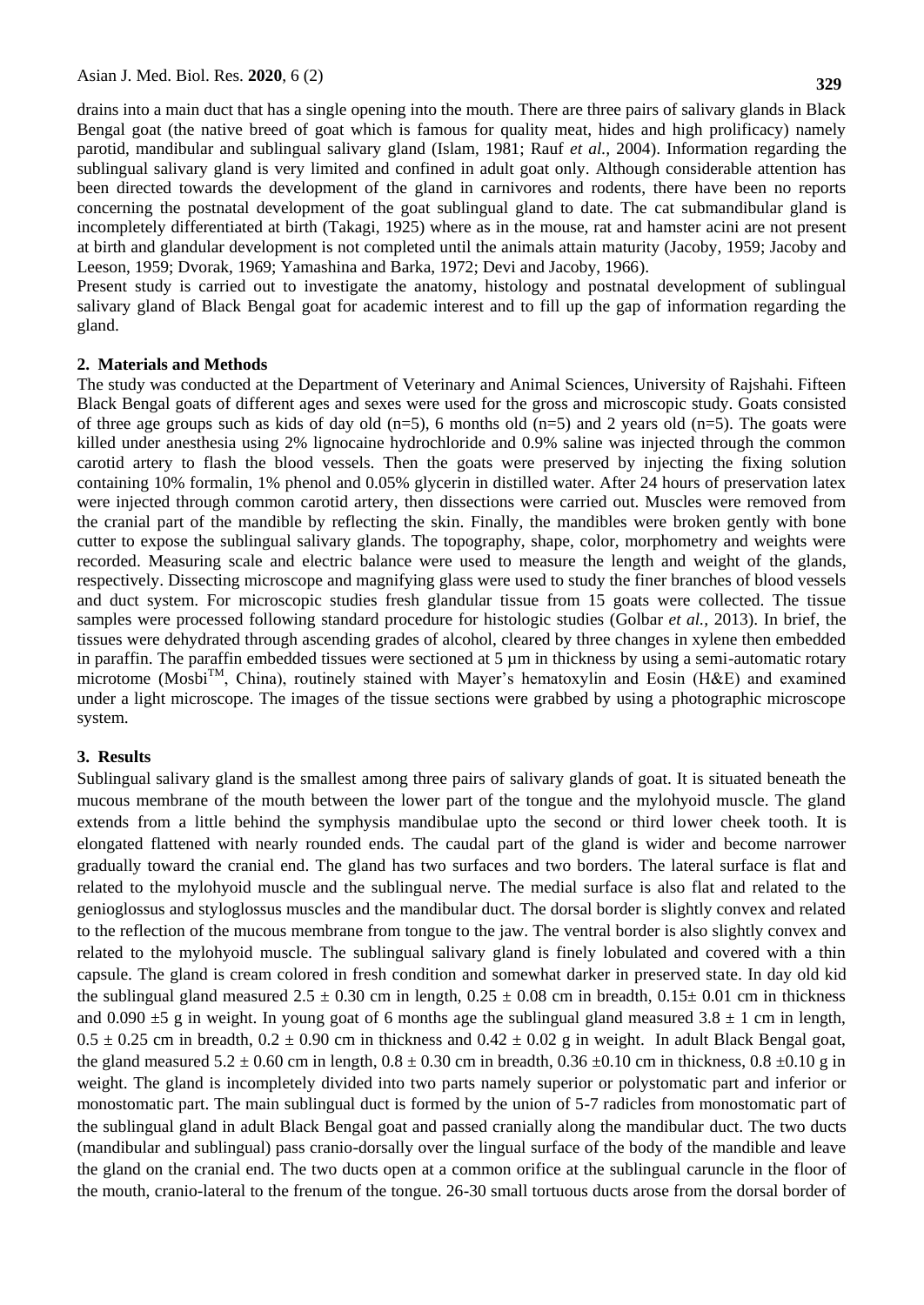the polystomatic part of the sublingual gland pass dorsally and open independently in a row of microscopic orifices of the sublingual fold.

The sublingual gland is supplied by the sublingual artery, a branch of the lingual artery, at the medial aspects of hypoglossal muscle, and passes cranially towards the symphysis of the mandible. Shortly after its origin from the lingual artery the sublingual artery gives off 3-5 small branches to supply the sublingual gland (Figure 1).

The gland is drained by finer twigs of sublingual vein, which then passes along the ventral border of the gland and merge with the lingual vein.

The sublingual salivary gland of Black Bengal goat is enclosed with a thin connective tissue capsule. The gland is subdivided into lobes and lobules by loose connective tissue septa which also contain blood vessels, nerves etc. In day old kid the lobes are smaller in size and the lobules are indistinct. Interlober septum contains large number of collagen bundle. The glandular units composed of tubuloalveolar acini which are mostly mucous in type, some mixed acini (where serous demilunes capped at the outer part of the mucous acinus) are also found. The mucous acini composed of pyramidal cells with rounded nuclei resting on a basement membrane. The acini have distinct lumen. The cells contain rounded nuclei at their basal part and lack of zymogenic granules indicating less functional state of the glands (Figure 2). The mucous part of the mixed acini also have rounded nuclei. The serous acini are lined by pyramidal cells with rounded nuclei. The lumen is absent or very small in the center of the acinus. Serous acini are very few in number (Figure 2).

In young goat of 6 months age the lobes of salivary gland were larger and were clearly divided into lobules by inter lobular connective tissue septa composed of collagen bundle. Most of the glandular tissue composed of mucous and mixed acini. The mucous acinus had narrow lumen. The pyramidal cells had flattened nucleus pressed against the basement membrane. The cell contained zymogenic granules, and lumen occasionally contained mucin. Myoepithelial cells were present at the basement membrane. These findings indicate the active mucous secretory state of the cells. The mucous part of the mixed acini also have flattened nuclei. The serous acini were similar to that of day old kid but number increased (Figure 3).

In adult goat of 2 years the lobes and lobules become largest the serous alveoli are less in number than mucous acini. The mucous acini are similar with that of young goat. The serous acini are similar to that of young goat but the number increases still less than mucous or mixed acini. In mixed alveoli are similar to young goat where pyramidal serous cells with rounded nuclei were capped at the outer margin of mucous acini called serous demilune (Figure 4).

The duct system of this gland is composed of intercalated, interlobular and excretory ducts. All the ducts have regular wider lumen thus easily differentiate from the secretory acini. The intercalated ducts are lined by simple cuboidal or flattened epithelium. The striated ducts are lined by simple columnar epithelia. The large excretory ducts are lined by stratified cuboidal epithelium. Most of the interlobular ducts are surrounded by a layer of connective tissue (Figure 4).



**Figure 1. Sub lingual salivary gland of adult goat. S = sublingual salivary gland, 1 = common carotid artery, 2 = lingual artery, 3 = mandibular branch of lingual artery, 4 = sublingual artery, 5 = twigs originated from sublingual artery which supply to the sublingual salivary gland.**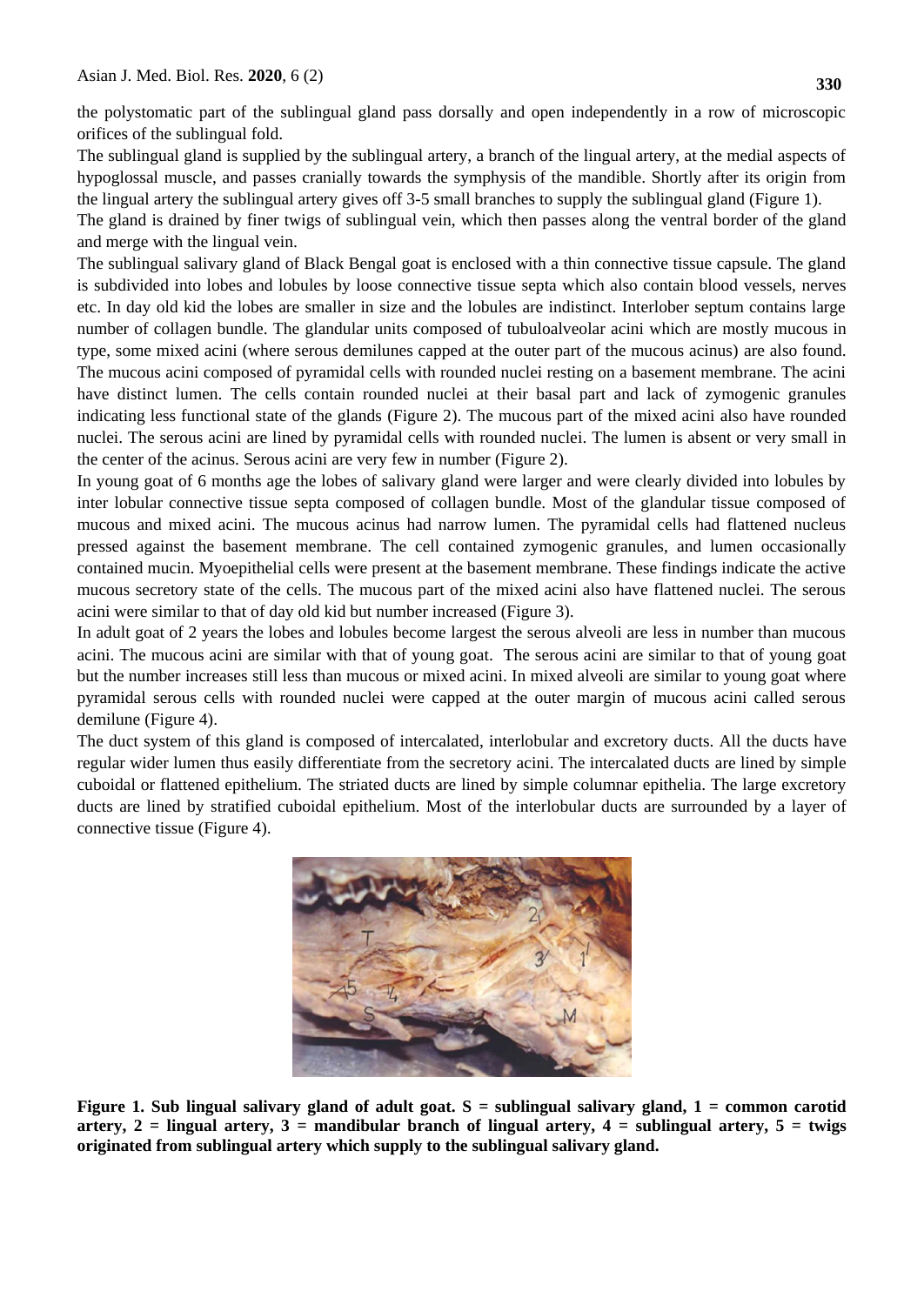

**Figure 2. Histology of the sublingual salivary gland of day old goat. 1 = serous alveoli, 2 = mucous alveoli, 3 = mixed alveoli with serous demilune, 4 = intercalated duct, 5 = interlobar duct.**



**Figure 3. Histology of the sublingual salivary gland of 6 months old goat. 1 = serous acinus, 2 = mucous acinus, 3 = mixed acinus with serous demilune, 4 = intercalated duct.** 



**Figure 4. Histology of the sublingual salivary gland of adult goat. 1 = serous acinus, 2 = mucous alveoli, 3 = mixed acinus with serous demilune, 4 = interlobular duct, 5 = connective tissue.**

## **4. Discussion**

The sublingual gland is situated between the lower part of the tongue and mylohyoid muscle. It is extended from a little behind the mandibular symphysis to the second or third lower molar tooth. The lateral surface is related to the mylohyoid muscle and the sublingulal nerve, the medial surface is related to the genioglossus muscle, styloglossus muscle and the mandibular duct. These findings are similar to that of Islam (Islam, 1981). In present study the average weight of the sublingual gland in adult goat was 0.8 g. Previous study showed the weight 2.0 g in adult goat (Islam, 1981). This difference may be due to pure breed goat of this study and cross breed nature of the previous one. The length, breadth and thickness at different age group have not been reported yet in the available literature, what I write in result section. The findings on duct system and blood supply are somewhat similar to the previous studied (Islam, 1981; Hossain, 1975; Habel, 1975). In day old kid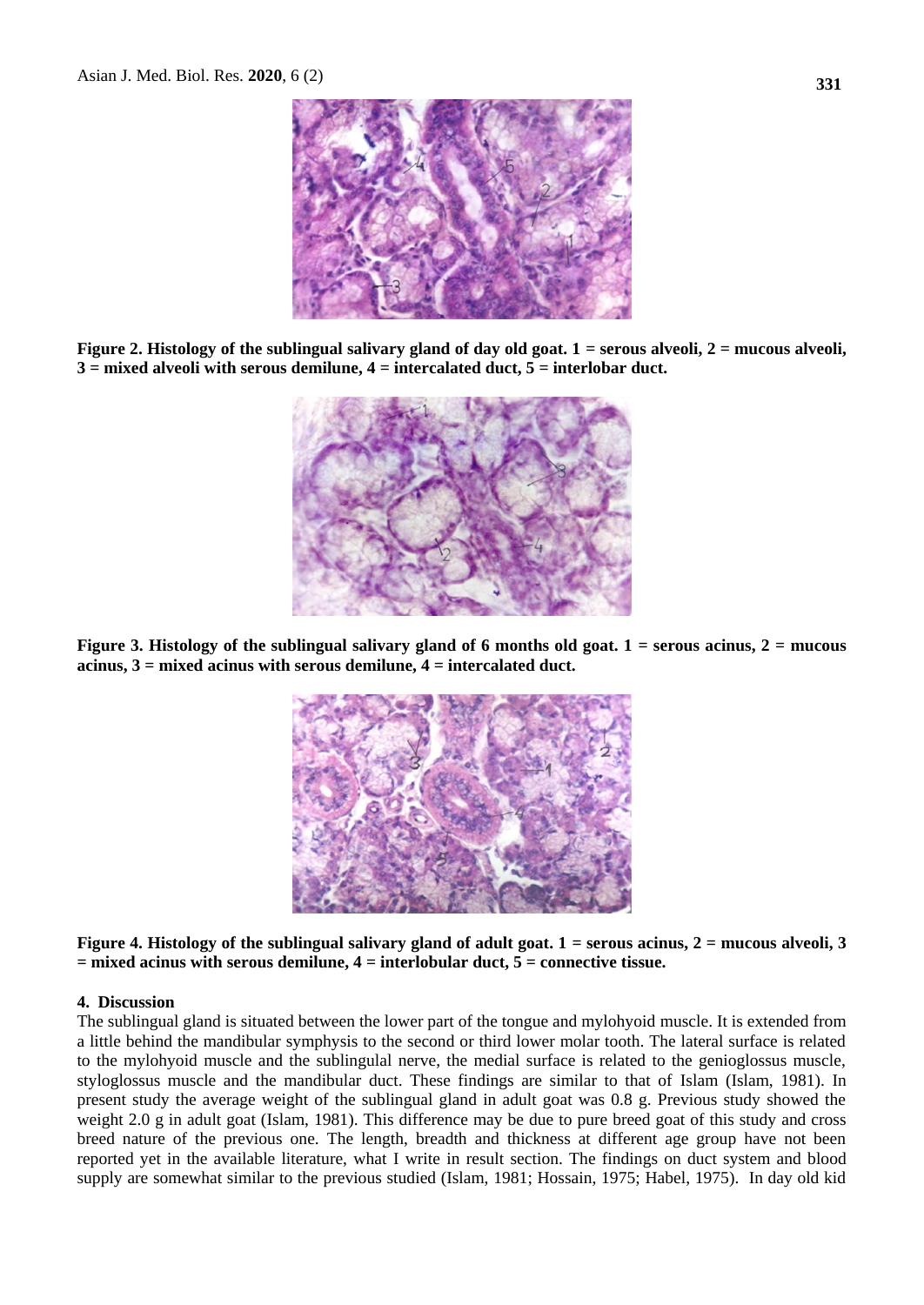the lobes are smaller in size and the lobules are indistinct. Interlober septum contains large number of collagen bundle. The glandular units composed of tubuloalveolar acini which are mostly mucous in type. The mucous acini composed of pyramidal cells with rounded nuclei resting on a basement membrane. The acini had distinct lumen. The cells contained rounded nuclei and lacked zymogenic granules indicating less functional state of the glands (Figure 2). Although no available literature regarding the development of sublingual gland in goat for comparison, the development of sublingual gland has been investigated previously in rats. In contrast to the submandibular and parotid glands, sublingual cytodifferentiation is thought to be completed during prenatal development. The rat sublingual rudiment is initiated at day 14 in utero, in the same mesenchymal capsule as the submandibular gland (Redman and Sreebny, 1970). These secretory granule types are: 1) dense (apparently serous), 2) empty-looking (apparently mucous), or 3) "mixed" (mucous-appearing granules with dense cores) (Redman and Ball, 1978). In sublingual gland of day old kid, serous acini were very few in numbers which is supported by the findings in rat. In young goat of 6 months age the lobes of salivary gland became larger and are clearly divided into lobules by interlobular connective tissue septa composed of collagen bundle. Most of the glandular tissue composed of mucous and mixed acinus. The mucous acinus have narrow lumen. The pyramidal cells have flattened nuclei pressed against the basement membrane. The cell contained zymogenic granules, and lumen occasionally contained mucin. Myoepithelial cells are present at the basement membrane. These findings indicate the active mucous secretory state of the cells. This finding has similarities with previous studies on adult goat (Islam, 1982; Trautman and Fiebiger, 1952). In adult goat of 2 years the lobes and lobules become the largest, the serous alveoli are increased in number but less than the mucous and mixed acini. The mucous acini are similar with that of young goat. In mixed alveoli, pyramidal serous cells with rounded nuclei are capped at the outer margin of mucus acini called serous demilune. The serous acini are lined by pyramidal cells with rounded nuclei. The lumen is absent or very small in the center of the acinus. Similar observation were reported in previous study on adult goat (Islam, 1982; Trautman and Fiebiger, 1952). The duct system of this gland is composed of intercalated, interlobular and excretory ducts. Similar observation was found in previous study on adult goat (Islam, 1982).

## **5. Conclusions**

Salivary gland is an important organ of mammals which secretes clear, tasteless fluid called saliva. Saliva is secreted into the oral cavity via a series of ducts in the ductal system, and plays diverse roles by having digestive, antibacterial, buffering, lubricant, and water-balance functions.

Dysfunction of salivary secretion causes xerostomia or dry mouth and sequentially leads to severe dental caries as well as oral mucosal disorders. Hyposalivation is caused by systemic diseases such as Sjögren's syndrome and by pharmaceutical side effects, salivary stones, and tumors as well as medical treatments including radiotherapy. The study of the salivary gland forms an important link between the anatomy and surgery. The salivary glands and ducts may be affected by inflammation, calculus formation, rupture or neoplasia. Sialoadenitis is commonly associated with salivary mucoceles. The recognition and treatment of these lesions depend on an adequate knowledge of anatomy. There are three pairs of salivary glands in Black Bengal goat namely parotid, mandibular and sublingual salivary glands. Information regarding the sublingual salivary gland is very limited and confined in adult goat only; data regarding the developmental pattern of the gland are not available. Present study was carried out to fill up the gap of information regarding this gland. The topography, shape, color, relation and morphometry of day old kid, young goat of 6 months age and adult goat of 2 years age are discussed. Formation and course of duct system, arterial supply and venous drainage also discussed. Gradual histological development is observed through this study for the first time. This study provides a convenient baseline for the immune histochemical study to detect various secretory proteins (enzymes/antibodies etc) at different stage of development.

## **Conflict of interest**

None to declare.

#### **References**

- Accili D, MG Gabielli and G Menghi, 1994. Variety of sialic acids occurring in the bovine sublingual salivary gland. Histology and Histopathology J., 9: 723.
- Burlage FR, RP Coppes, H Meertens, MA Stokman and A Vissink, 2001. Parotid and submandibular/sublingual flow during high dose radiotherapy. Radiother. Oncol., 61: 271–274.
- Devi N S and F Jacoby, 1966. The postnatal development of the submaxillary gland of the goldenhamster. J. Anat., 100: 269-285.